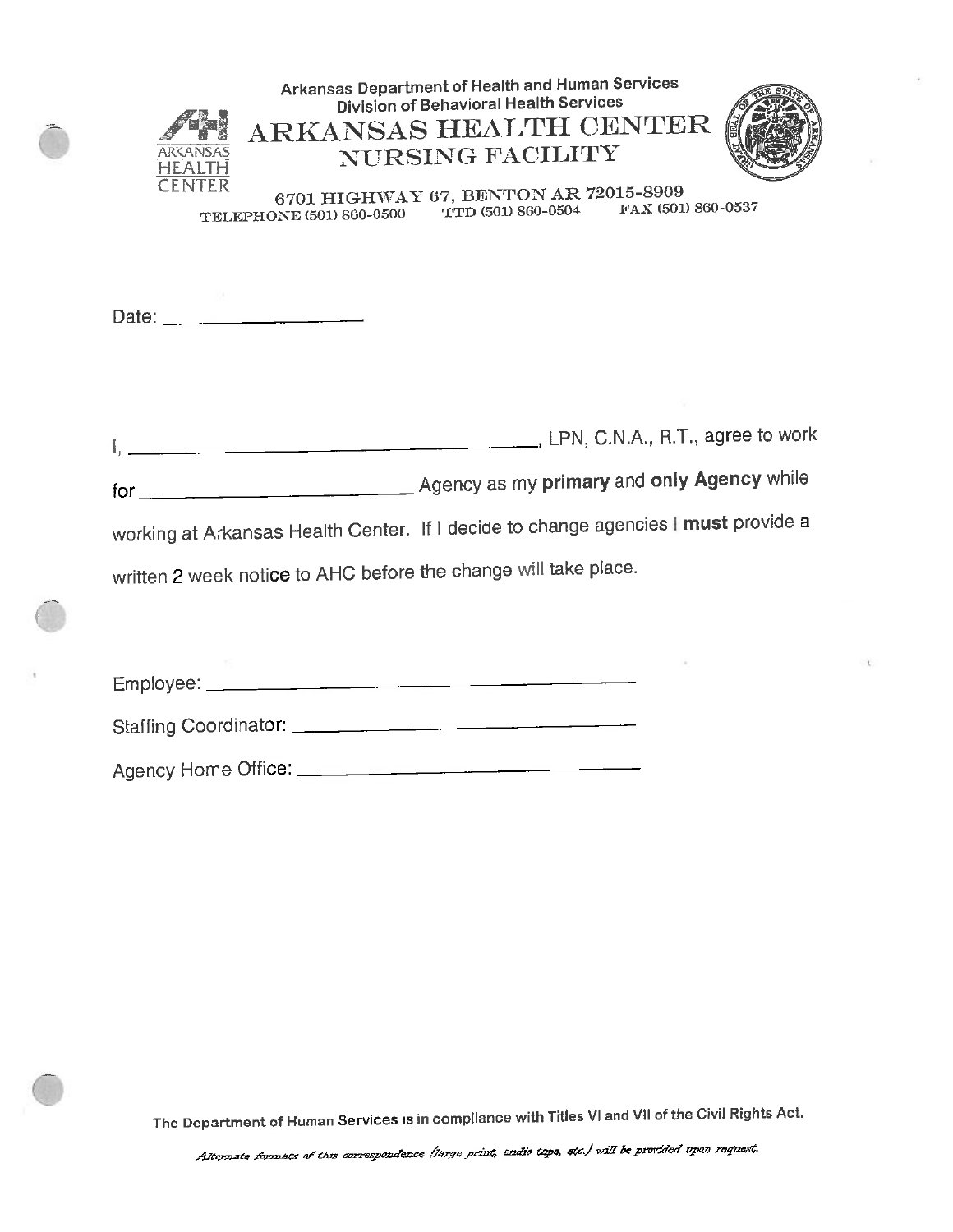### **AGENCY STAFF ORIENTATION**

Date: 2008

 $1, \underline{\hspace{1.5cm}}$ 

(Agency)

have read the Agency Orientation Manual for the Arkansas Health Center (AHC) and agree to adhere to the Policies and Procedures for the Facility.

Signature of Agency Employee

<u> 1980 - John Stein, mars and de Britain Born Stein Born Stein Born Stein Born Stein Born Stein Born Stein Born Stein Born Stein Born Stein Born Stein Born Stein Born Stein Born Stein Born Stein Born Stein Born Stein Born </u>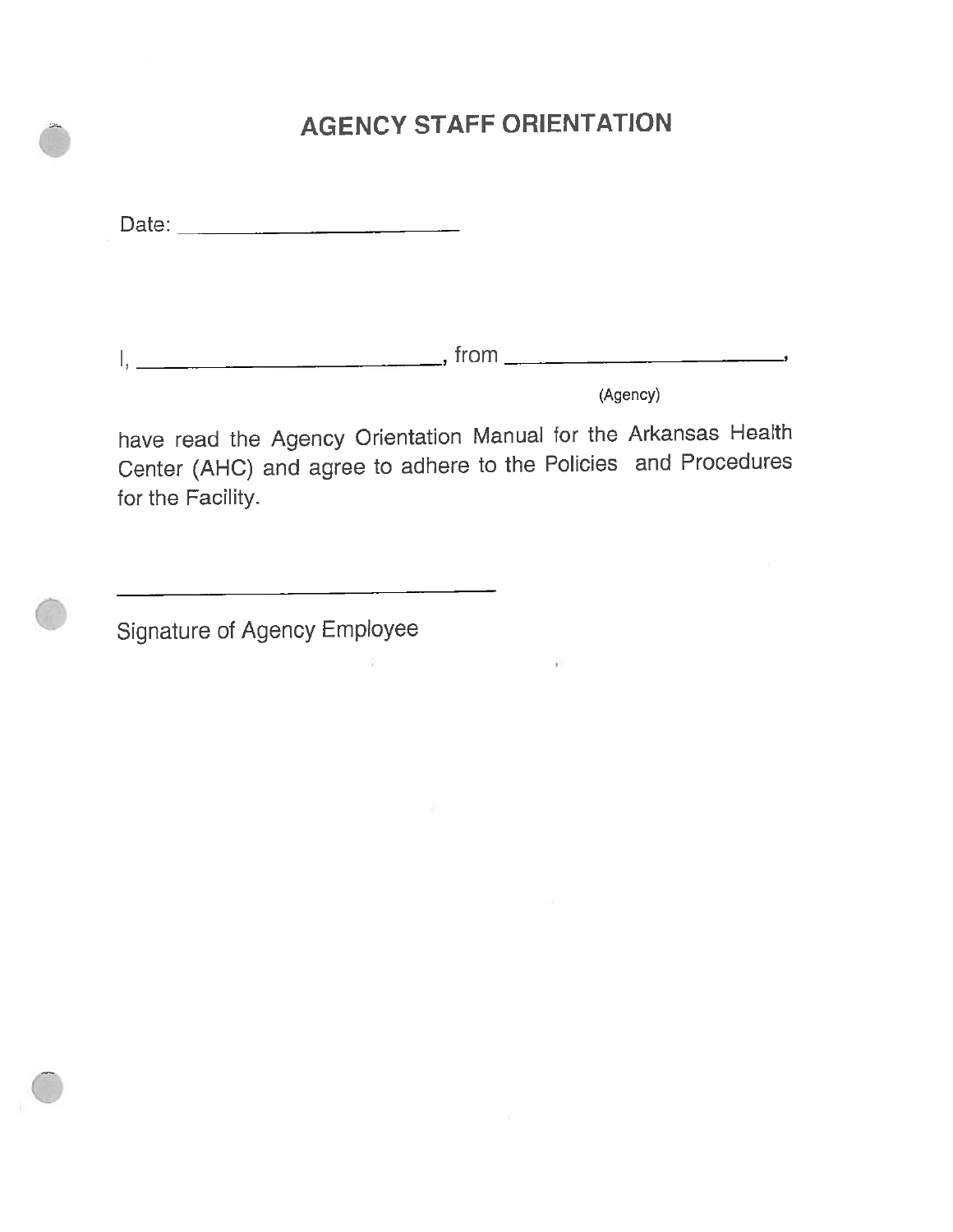# **ATTENTION ALL STAFF** (AHC & AGENCY)

### ZERO TOLERANCE REGARDING CELL PHONE **USE**

### WHILE YOU ARE AT WORK YOU ARE

### NOT ALLOWED TO HAVE YOUR CELL PHONE ON

### **YOUR PERSON OR TALK ON**

### **CELL PHONES UNLESS IT IS YOUR BREAK/**

### LUNCH TIME. YOU ARE NOT TO

### HAVE CELL PHONES OUT ON THE HALLS. THEY

### **ARE TO BE LOCKED UP IN BREAK ROOM OR**

### LEFT IN YOUR VEHICLE. THIS

### INCLUDES BEING AT THE NURSES STATION, IN

### RESIDENT ROOMS, WHEN YOU ARE TAKING OUT THE

### **TRASH & WHEN YOU ARE ASSIGNED TO TAKE**

### RESIDENTS OUT FOR THEIR SMOKE BREAK, ETC.

### ANY VIOLATIONS OF THE ABOVE WILL RESULT IN **IMMEDIATE DISCIPLINARY ACTION AND CONFISCATION OF CELL PHONE UNTIL THE END OF YOUR SHIFT**

TEENA CAMPBELL, RN, DON SHELLEY GARDNER, RN, ADON<br>JACQUELINE CREDIT, RN, ADON ANGELA McCUTCHEON, RN, ADON

**Please sign and date here.**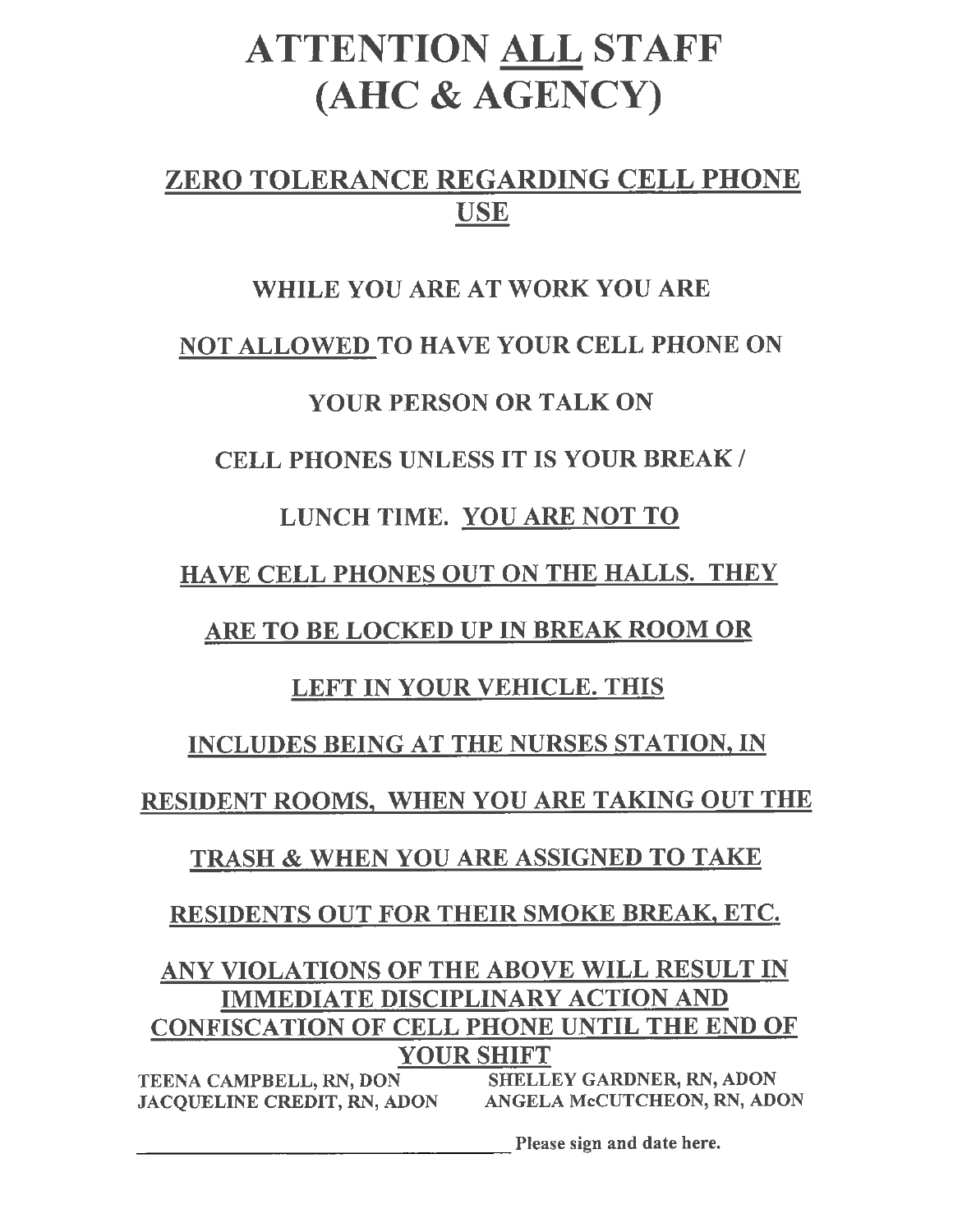#### ARKANSAS HEALTH CENTER

| Policy type | Subject of Policy<br>________             | Policy No. |
|-------------|-------------------------------------------|------------|
| Nursing     | Dress Code for Nursing/Activity Personnel |            |

#### 1. PURPOSE:

It is the purpose of this policy to project a professional appearance by all nursing personnel.

#### 2. SCOPE:

This policy applies to all nursing personnel at the Arkansas Health Center Nursing Home.

#### 3. ACCEPTABLE DRESS:

#### A. Specifics

- 1. Color coordinated scrub pants and scrub top
- 2. No open toe shoes for obvious safety reasons
- 3. Uniform/scrubs are to be clean, neat and in good repair and wrinkle free
- 4. ID badge with title is to be worn at all times while on duty.
- 5. Gait belts are to be worn by c.n.a's around your waist and/or readily available while on duty
- 6. Direct care staff is to keep fingernails short and clean for the safety of the residents and the staff member; nail polish may be worn but should be kept neat
- 7. Hair must be neat and clean at all times
- 8. Only small earrings will be permitted
- 9. Casual wear, Denim blue or white/colored jeans may be worn by nursing staff on casual Fridays but must be modestly worn (NO low rider or tight jeans, no holes in garments) Moderate length Capri's (below knees) are acceptable on casual day.

#### 10. All shirts/blouses must have sleeves

- 11. RN's may wear casual street clothes with optional lab jacket
- 12. In the event of inclement weather (i.e. ice/snow) nursing personnel may wear appropriate casual clothes.
- 13. During warm summer months, nursing uniform brand capris may be worn. They must be at moderate acceptable length (below knees).
- 14. You may be asked to cover tattoos with Band-Aid/bandage if present on the neck/face, hands etc.

#### 4. RECREATION ACTIVITY LEADERS

#### A. Specifics

1. May wear casual attire and or scrubs.

Revised February 2011

Page 1 of 2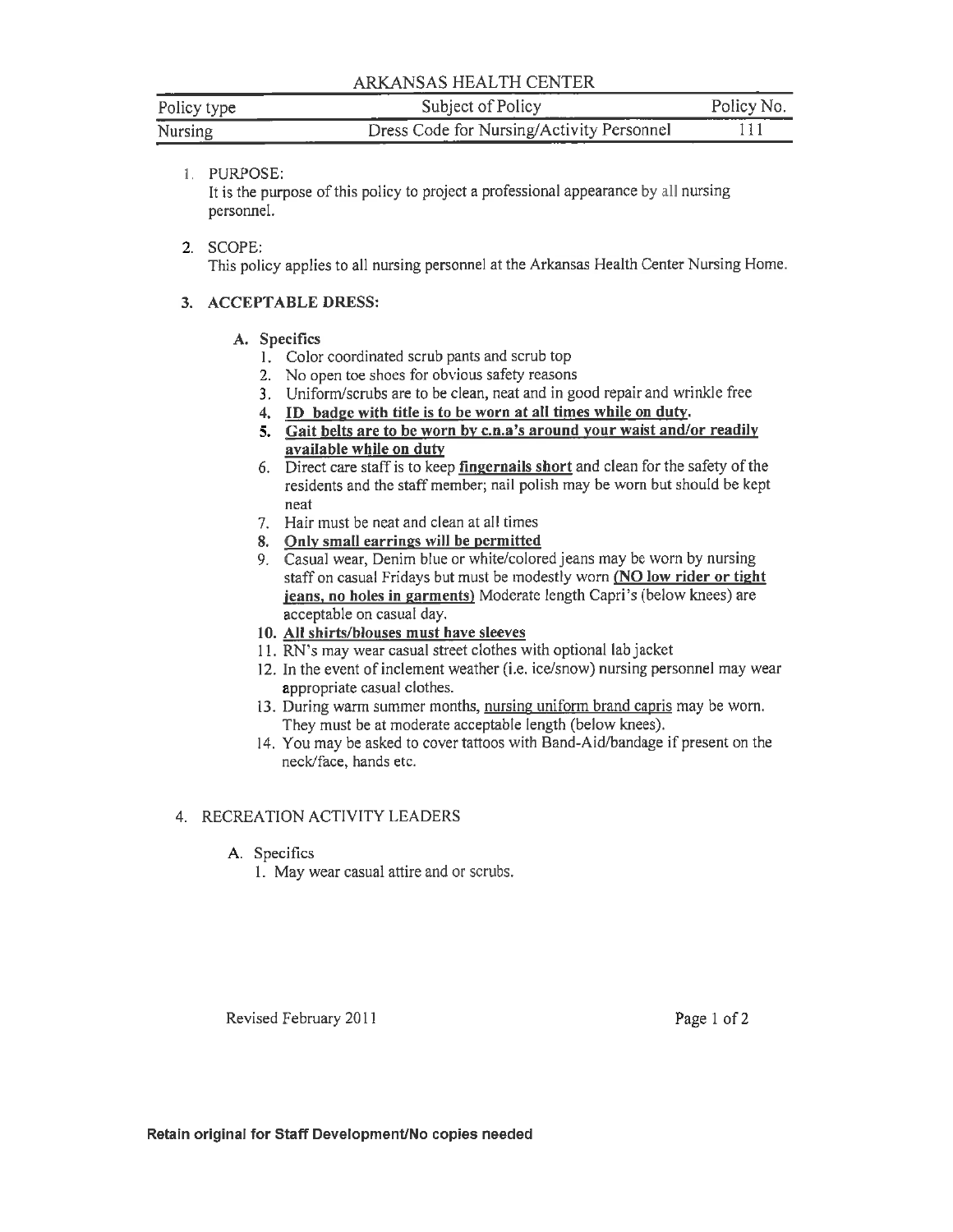|             | ARKANSAS HEALTH CENTER                    |            |
|-------------|-------------------------------------------|------------|
| Policy type | Subject of Policy                         | Policy No. |
| Nursing     | Dress Code for Nursing/Activity Personnel | 111        |

#### 5. UNACCEPTABLE DRESS

#### A. Specifics:

- 1. Gaudy jewelry is not permitted; large ear-rings, dangling jewelry, large beads, large rings, large necklaces, etc are not permitted
- 2. Large hair decorations are not permitted (bows, flowers, etc)
- 3. No hats, bandanas or dew rags are to be worn while on duty
- 4. Shorts, above the knee skirts/skorts, etc are not acceptable apparel for nursing personnel on any unit
- 5. Tight garments or garments with holes
- 6. No "low rider", "low waist" clothing
- 7. No Tank-tops, sleeveless, spaghetti strap shirts are allowed with out a cover top/shirt.
- 8. No Mid-drift shirts are allowed.
- 9. No facial piercing are to be worn while on duty including, but not limited to: (Nose rings, eye-brow rings, cheek rings, lip rings, tongue rings, gauge earrings, bar-bell ear-rings) THIS IS AN INFECTION CONTROL/SAFETY HAZARD. IF WORN, THEY MUST BE COVERED.
- B. Failure to comply with this policy will result in being sent home to change, along with discipline from the immediate supervisor, RN supervisor, shift RN supervisor or the DON/ADON.

Printed Name (Legibly)

Signature

Date

| Director of Nursing | Date |
|---------------------|------|
| <b>Director</b>     | Date |

Revised March 2010

Page 2 of 2

Retain original for Staff Development/No copies needed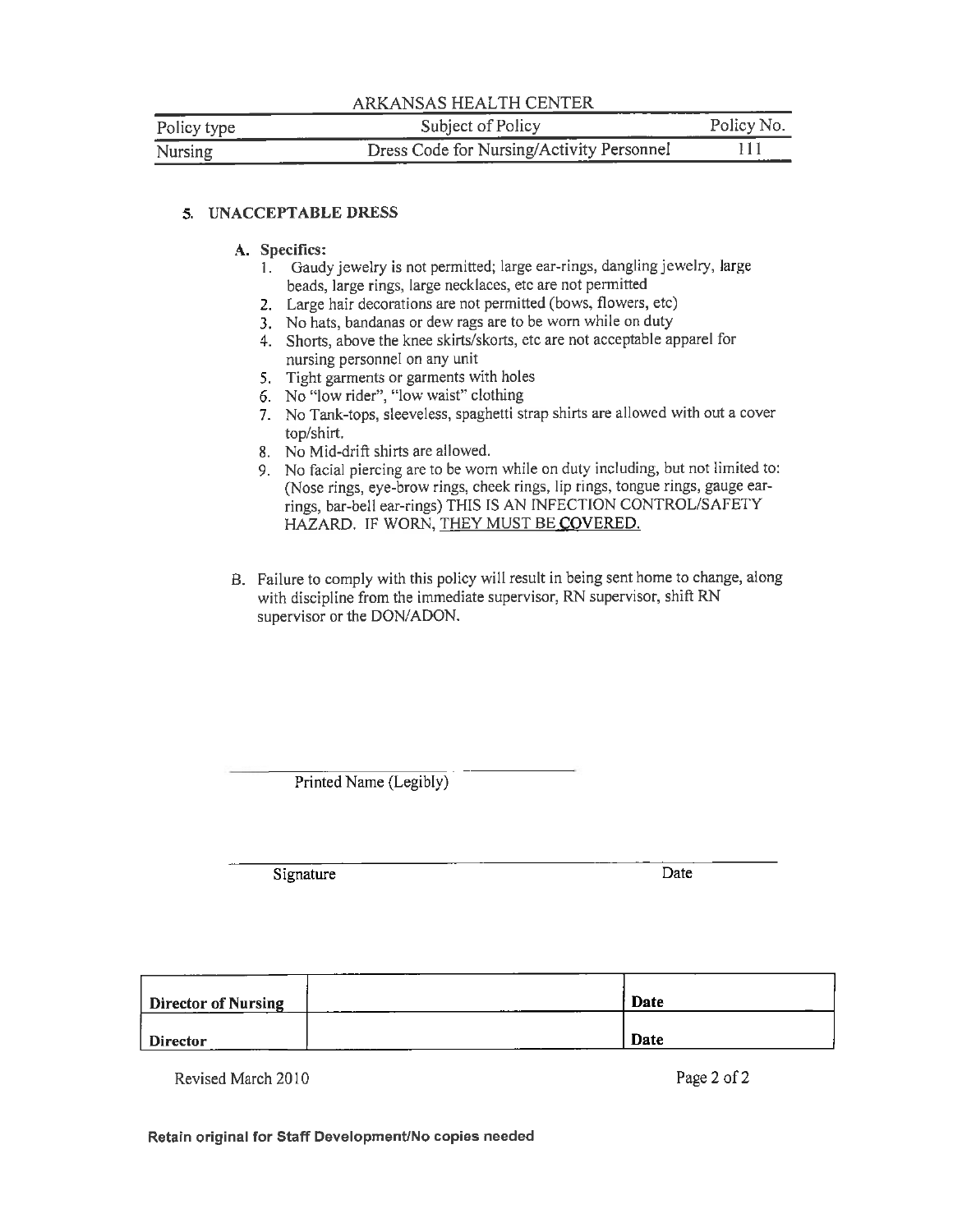### **ARKANSAS HEALTH CENTER**

#### FIRE & SAFETY

| have read the Fire & Safety |  |
|-----------------------------|--|
|                             |  |

(Employee Name)

(Agency)

## **RESIDENT'S RIGHTS AND UNIVERSAL PRECAUTIONS**

I, have participated in an In-

(Employee Name)

service on Residents' Rights and Universal Precautions in the A.H.C. Agency 

(Agency)

Signature

Date

 $-4$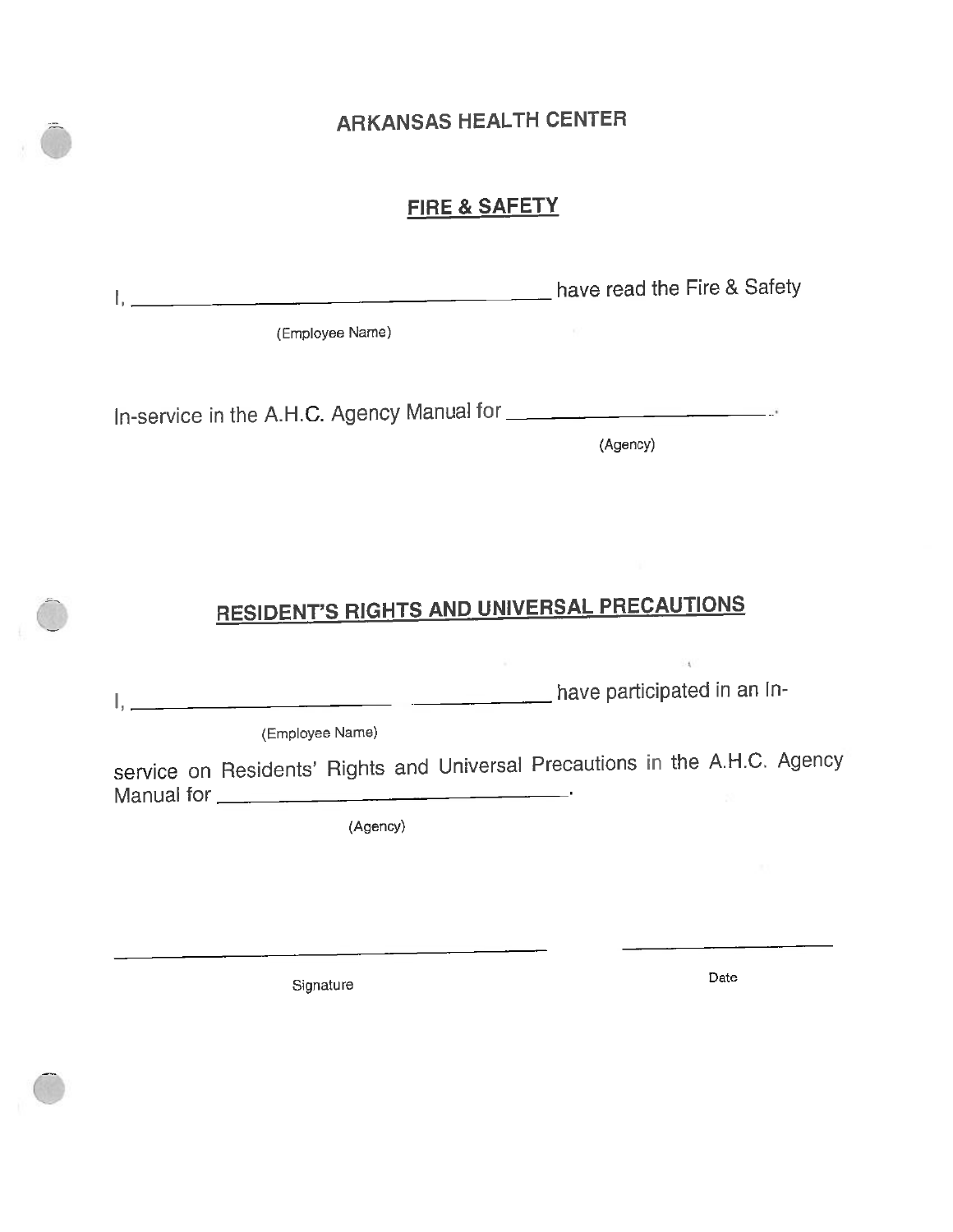#### **HEPATITIS B VACCINE**

#### **PARTICIPATION AGREEMENT:**

I have read the Hepatitis B information sheet and/or other information about Hepatitis B and the Hepatitis B Vaccine. I have had an opportunity to ask questions and understand the benefits and risks of the Hepatitis B Vaccination. I understand that I must have (3) doses of vaccine to confer immunity, however, as with all medical treatment, there is no guarantee that I will become immune or that I will not experience an adverse side effect from the vaccine. I request that that the vaccine be given to me.

| Signature of Employee Receiving Vaccine                                                                                                                                                                                                                                                        | Date |
|------------------------------------------------------------------------------------------------------------------------------------------------------------------------------------------------------------------------------------------------------------------------------------------------|------|
|                                                                                                                                                                                                                                                                                                |      |
| Print Name of Employee                                                                                                                                                                                                                                                                         |      |
|                                                                                                                                                                                                                                                                                                |      |
| 2. $\frac{1}{2}$ and $\frac{1}{2}$ and $\frac{1}{2}$ and $\frac{1}{2}$ and $\frac{1}{2}$ and $\frac{1}{2}$ and $\frac{1}{2}$ and $\frac{1}{2}$ and $\frac{1}{2}$ and $\frac{1}{2}$ and $\frac{1}{2}$ and $\frac{1}{2}$ and $\frac{1}{2}$ and $\frac{1}{2}$ and $\frac{1}{2}$ and $\frac{1}{2}$ |      |
| 3.                                                                                                                                                                                                                                                                                             |      |

#### **REFUSAL TO PARTICIPATE**

This is to verify that I have had the opportunity to be informed about Hepatitis B and the fact that working in a nursing home facility increases my chances on contracting this disease. Further, immunizations means of the Hepatitis (3) Vaccine, I hereby release the State of Arkansas, Arkansas Health Center, and all employees of AHC from liability.

Signature of Agency Employee

| ı |
|---|
|---|

Signature of Witness

Date

Revised: 06/14/11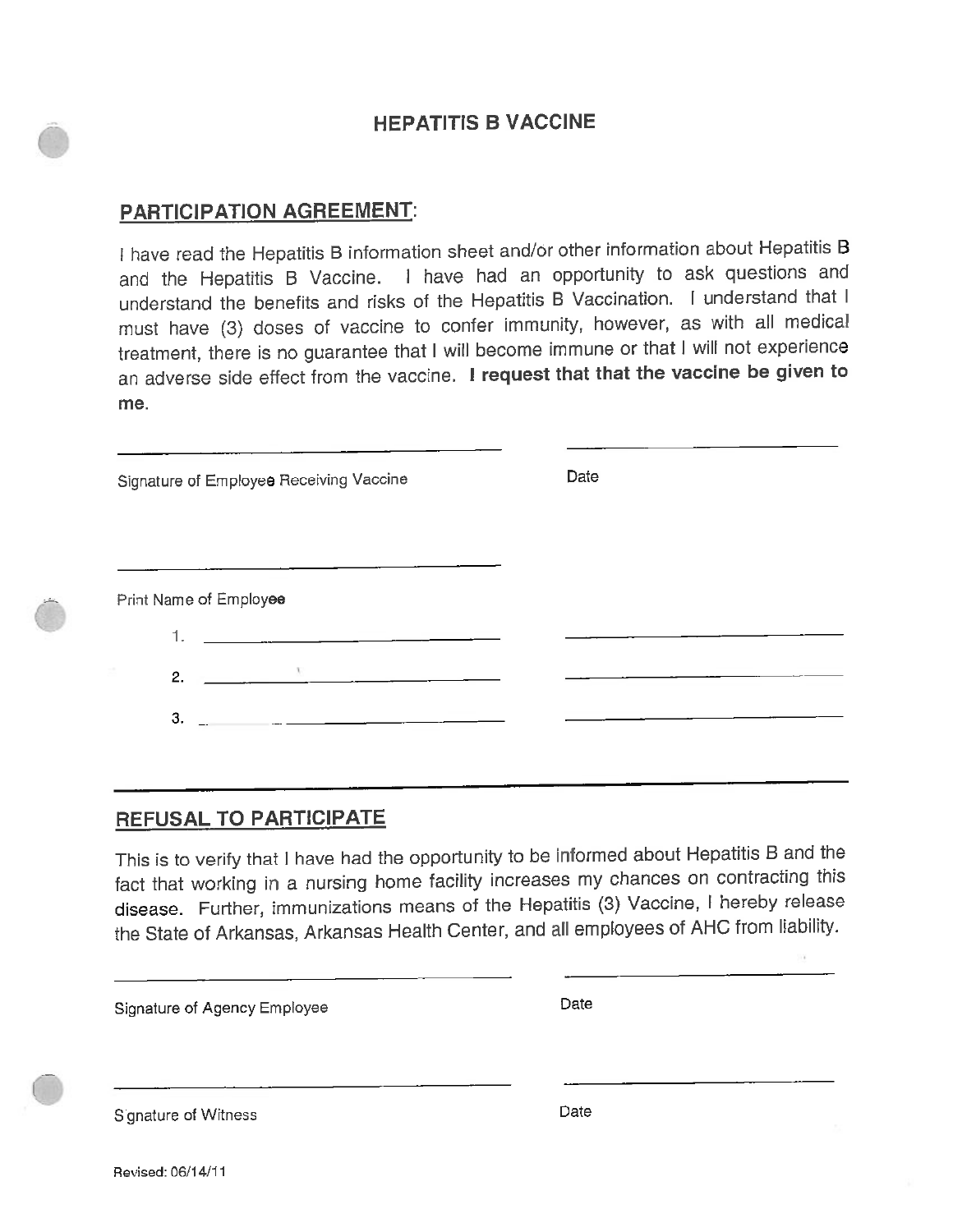### **CONFIDENTIALITY AND COMPLIANCE WITH HIPPA**

The parties hereto shall hold in confidence the information contained in this agreement. and the Business Associate (BA) hereby acknowledge and

#### (Agency)

agree that all information related to this Agreement, not otherwise known to the public, is confidential and proprietary and is not to be disclosed to third persons, without the prior written consent of each of the parties except to comply with any law, rule or regulation or the valid order of any governmental agency or any court of competent jurisdiction; as part of its normal reporting or review procedure, to its auditors and its attorneys; to the extent necessary to obtain appropriate insurance, to its insurance agent; or as necessary to enforce its rights and perform its agreements and obligations under this Agreement.

Business Associate (BA) is defined as: any Registered Nurse (RN), Licensed Practical Nurse (LPN) or Certified Nursing Assistant (C.N.A.).

In providing the services hereunder, the BA warrants that he/she shall fully comply with all applicable federal, state and local statues, rules, regulations and accreditation standards or requirements of Medicare or Medicaid or other federal or state health programs. In addition to the Joint Commission on Accreditation of Healthcare Organizations, the Health Insurance Portability and Accountability Act (HIPPA) of 1996, the National Committee for Quality Assurance and updates to incorporate any changes to such laws, rules, regulations, requirements and standards. This Agreement shall be deemed breached by the Associate if he/she fails to observe this requirement.

WHEREAS, services provided to various local healthcare facilities, and the BA receives, has access to, or creates Protected Health Information (PHI) in order to provide those services.

Permitted Uses and Disclosures of PHI: BA shall use and disclose PHI solely and necessary to perform services. BA shall not use or disclose PHI for any other purpose.

Adequate Safeguards for PHI: BA warrants that he/she shall implement and maintain appropriate safeguards to prevent the use and disclosure of PHI in any manner other than that as permitted by the Agreement.

Reporting Non-Permitted Use of Disclosures: BA shall immediately notify contracted Agency of each use and disclosure, of which he/she becomes aware, that is made by BA, or contracted Agency employees, representatives or agents that is not specifically permitted by this Agreement.

Agency

Agency Employee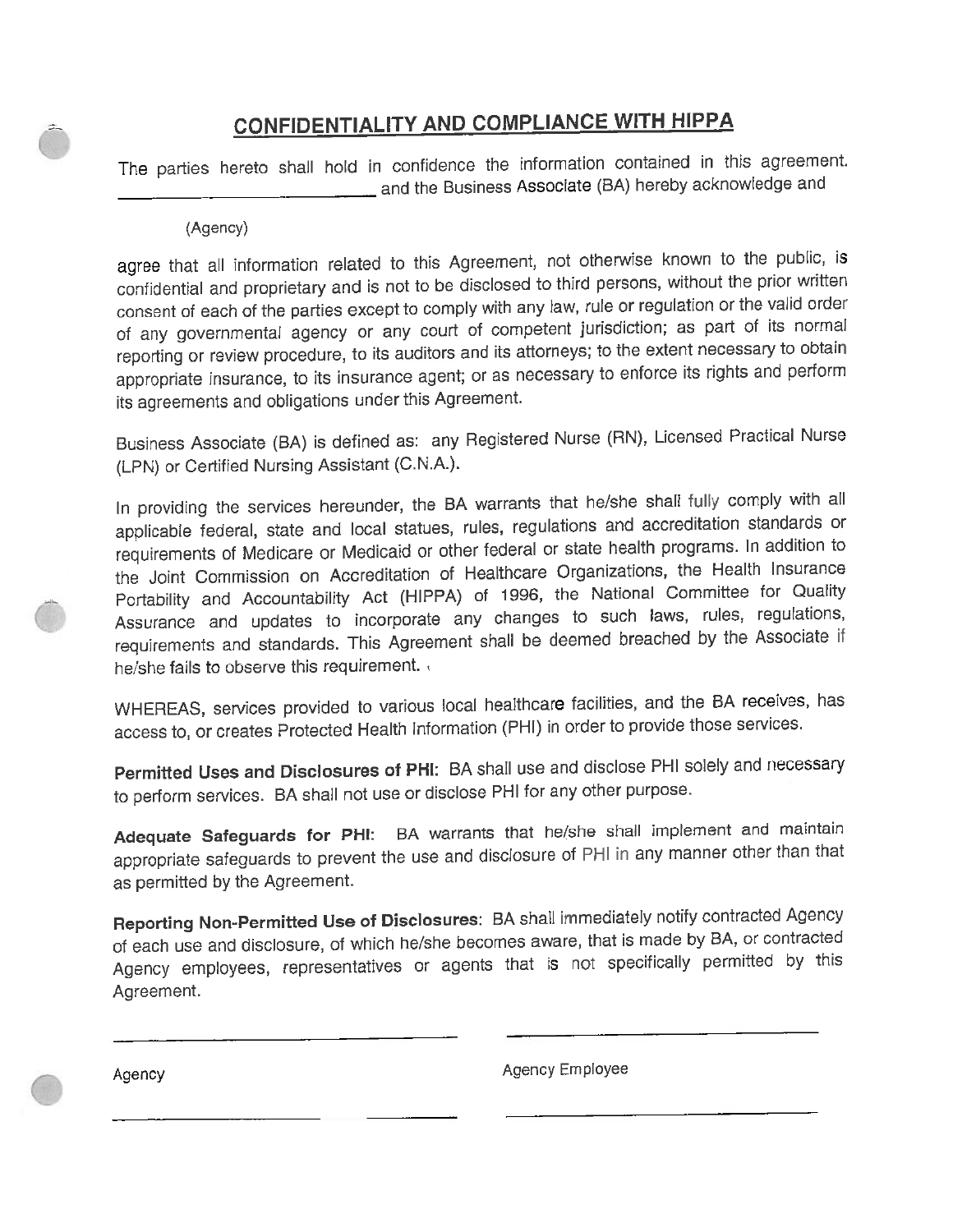# ATTENTION ALL STAFF (AHC & AGENCY)

PHONES IN THE NURSES STATION ARE NOT FOR PERSONAL USE. YOU MUST GET APPROVAL BY THE RN OR LPN SUPERVISOR IF YOU NEED TO MAKE A CALL. PLEASE SHARE WITH YOUR FRIENDS OR FAMILY THAT YOU **CANNOT RECEIVE CALLS AT** WORK UNLESS IT IS AN EMERGENCY. MESSAGES CAN/WILL BE TAKEN FOR YOU TO RETURN THEIR CALL ON YOUR **ALLOWED BREAK-TIME** VIOLATIONS OF THE ABOVE WILL RESULT IN IMMEDIATE DISCIPLINARY ACTION

TEENA CAMPBELL, RN, DON **SHELLEY GARDNER, RN, ADON JACQUELIN THOMAS-CREDIT, RN, ADON** ANGELA McCUTCHEON, RN, ADON

**SIGNATURE**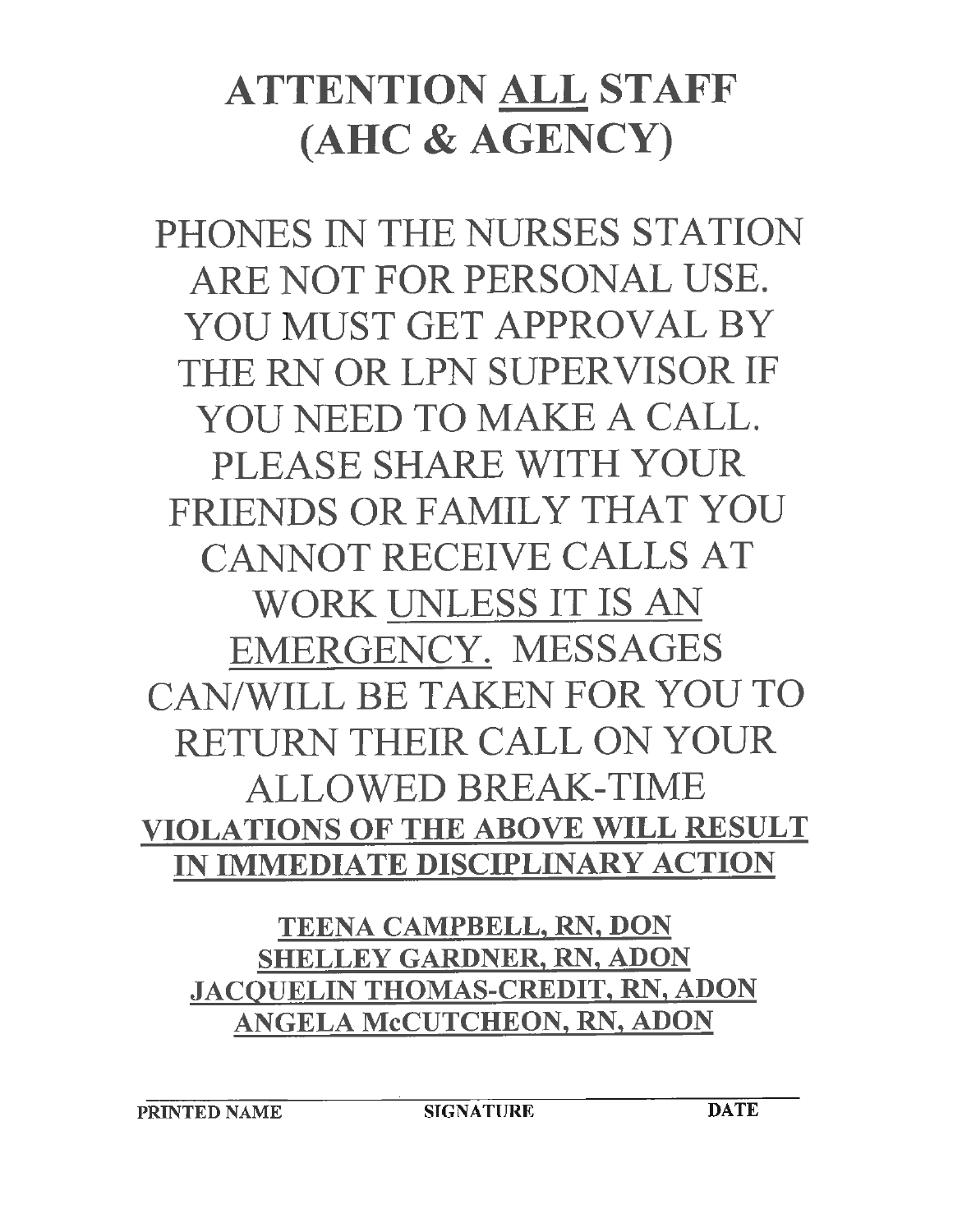#### ORAL HYGIENE INSERVICE ATTENDANCE SHEET

 $\text{DATE:}\n \begin{array}{ccc}\n \text{} & \text{}\n \end{array}$ 

**INSERVICE OVERVIEW:** 

- IMPORTANCE OF ORAL HYGIENE
- PNEUMONIA RISK
- BASIC INTERVENTIONS and PRACTICAL SOLUTIONS for BEST PRACTICE

| EMPLOYEES ATTENDING INSERVICE |
|-------------------------------|
|                               |
|                               |
|                               |
|                               |
|                               |
|                               |
|                               |
|                               |
|                               |
|                               |
|                               |
|                               |
|                               |
|                               |
|                               |
|                               |
|                               |
|                               |
|                               |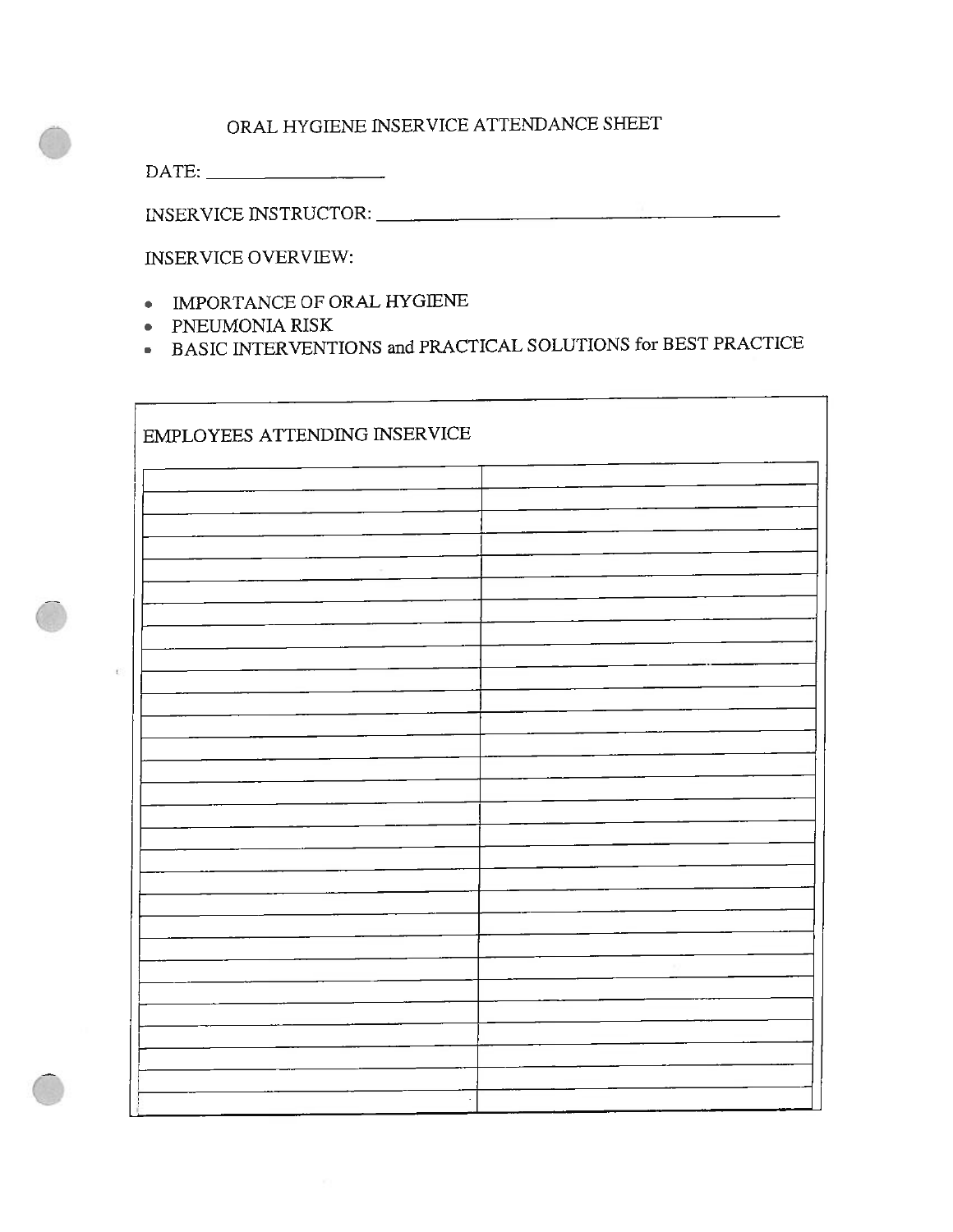REHAB AND RESTORATIVE NURSING INSERVICE ATTENDANCE SHEET

L,

 $\text{DATE:}\underbrace{\qquad \qquad \qquad }_{\text{DATE:}}\underbrace{\qquad \qquad }_{\text{DATE:}}$ 

**INSERVICE OVERVIEW:** 

- UNDERSTANDING OBRA '87
- **DEFINITIONS OF RESTORATIVE NURSING**
- RESTORATIVE vs. REHABILITATION
- KEYS TO SUCCESS
- THE RNA
- ONE LAST THOUGHT

| EMPLOYEES ATTENDING INSERVICE |  |
|-------------------------------|--|
|                               |  |
|                               |  |
|                               |  |
|                               |  |
|                               |  |
|                               |  |
|                               |  |
|                               |  |
|                               |  |
|                               |  |
|                               |  |
|                               |  |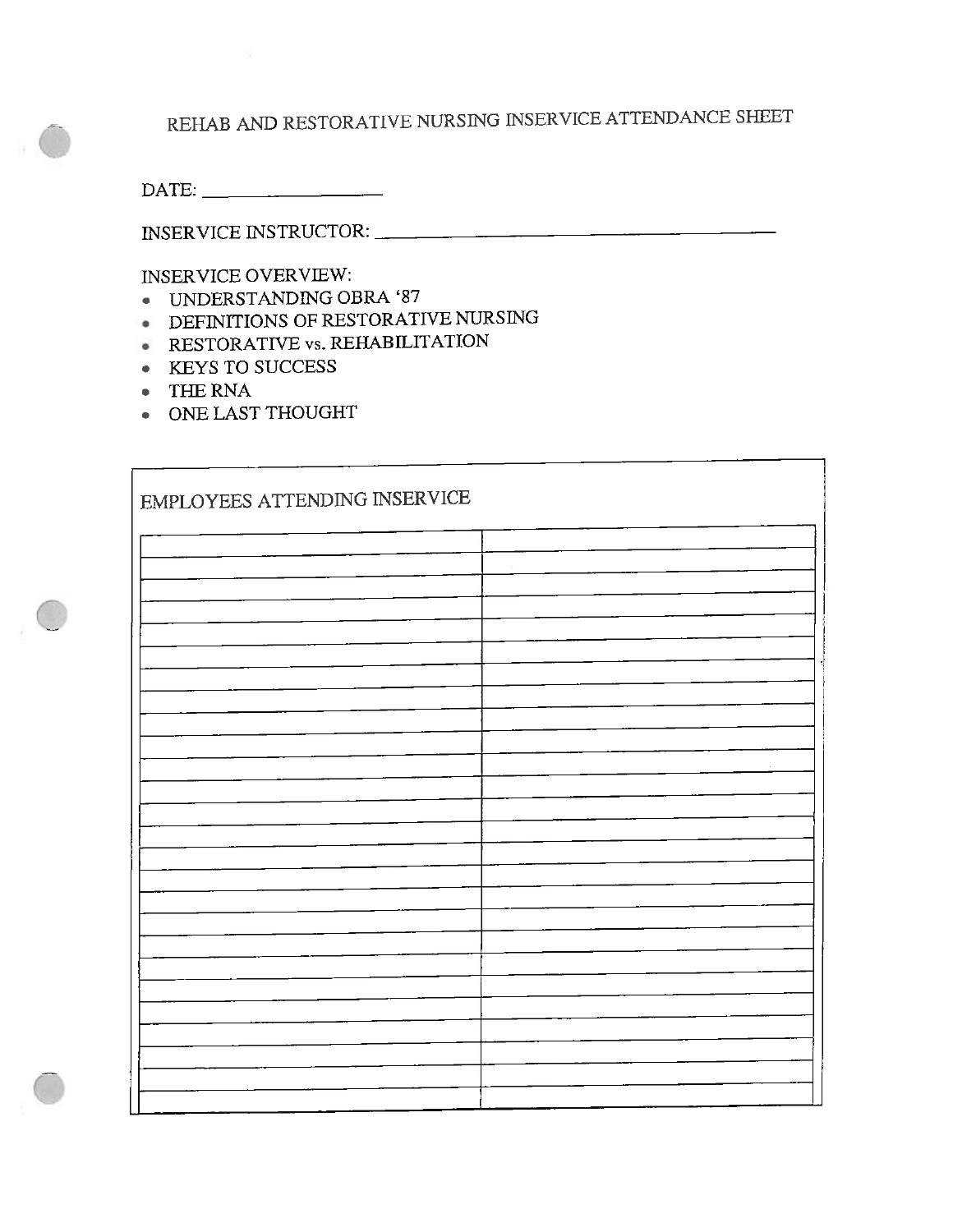RESIDENT ABUSE, NEGLECT AND THEFT INSERVICE ATTENDANCE SHEET

 $\text{DATE:}\n \begin{array}{ccc}\n \text{1} & \text{2} & \text{2} \\
\hline\n \text{2} & \text{3} & \text{2} \\
\text{3} & \text{4} & \text{3}\n \end{array}$ 

INSERVICE INSTRUCTOR:

**INSERVICE OVERVIEW:** 

- WHEN YOU ENTER THE NURSING HOME ENVIRONMENT, YOUR WORLD AND THE LAW CHANGES.
- DISCIPLINE IN YOUR OWN HOME MAY BE A FINDING FOR CRIME IN THE NURSING HOME.

 $\overline{\mathbf{L}}$ 

- PUT YOURSELF ON GUARD- JUST DON'T REACT
- COPING SKILLS TO PROTECT YOURSELF
- WHAT, WHEN AND WHO TO REPORT ABUSE/ NEGLECT TO

| EMPLOYEES ATTENDING INSERVICE |          |  |  |
|-------------------------------|----------|--|--|
| $\sim$                        |          |  |  |
|                               | $\alpha$ |  |  |
|                               |          |  |  |
| $\mathbf{t}$                  |          |  |  |
|                               |          |  |  |
|                               |          |  |  |
|                               |          |  |  |
|                               |          |  |  |
|                               |          |  |  |
|                               |          |  |  |
|                               |          |  |  |
|                               |          |  |  |
|                               |          |  |  |
|                               |          |  |  |
|                               |          |  |  |
|                               |          |  |  |
|                               |          |  |  |
|                               |          |  |  |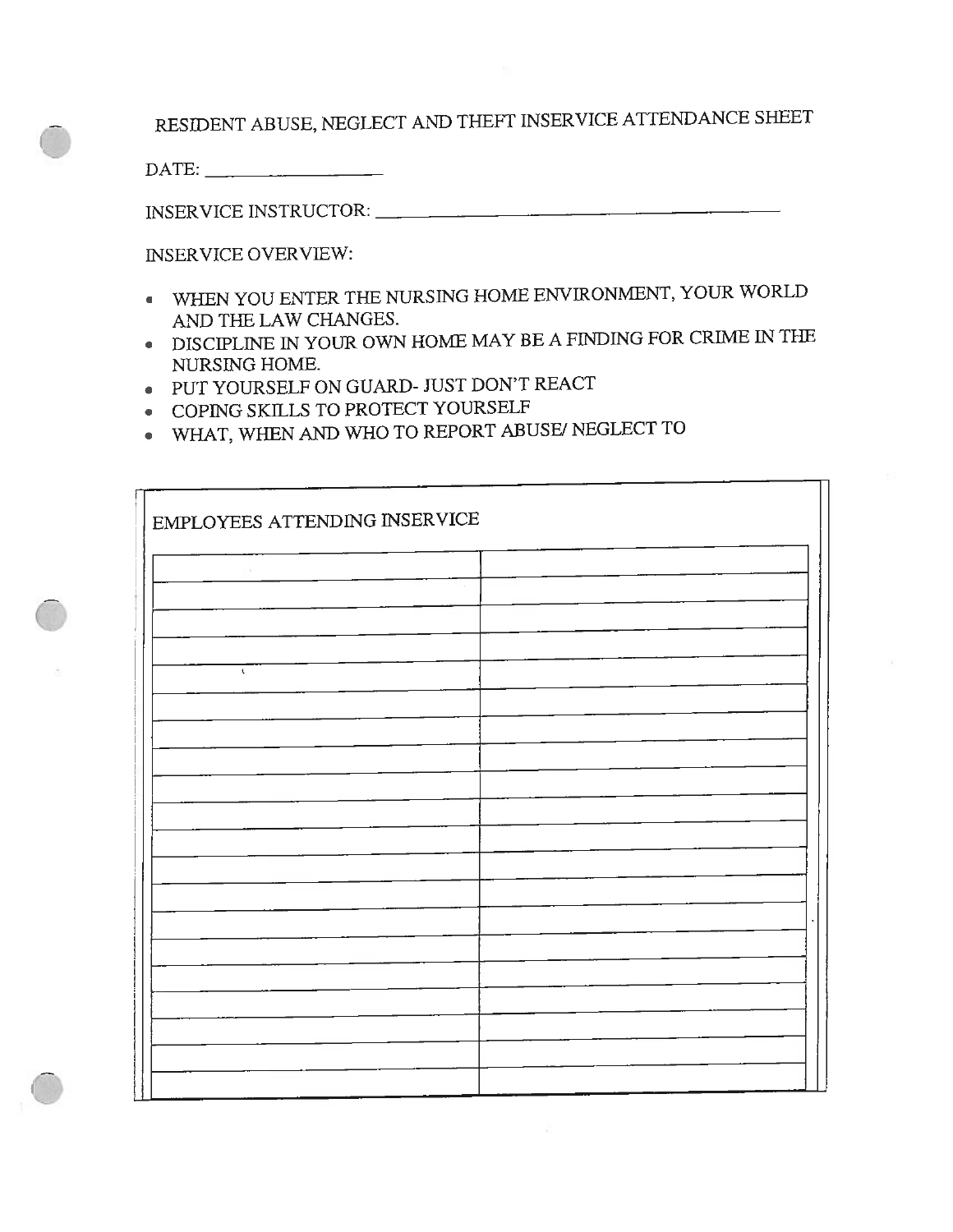### To: All Agency Staff (CNAs and LPNs)

It is a requirement that you log into the Desktop Computers (behind the Nurses Station) each week, on your first shift. You will use your DHS User ID and password to log into these computers. You were issued your User ID and changed your password, at the time you took your I.T. Security Test. Please remember to log off, after you have completed your task. You have to keep your DHS Account active and if you do not log in as needed, you will be inactivated and will not be able to access the system. In order to get you set back up, it requires more paperwork to be completed and turned in and puts more work on our computer staff. It is also a requirement of DHS that you change your password every so often and by logging into the Desktop Computers, you will prompted to do this.

You do not need a DHS User ID to log onto the Kiosk. The purpose of the Kiosk is for Matrix only. You are only required to use your pin number for the Kiosk. Your pin number should be a set of numbers you set up yourself or it is the last 4 digits of your social security number.

If you are having difficulty signing-in, please contact the Staffing Office immediately so that we can try to resolve your issue. If 7p or weekend shift, you will need to notify an RN Supervisor and they can assist you.

By signing the attached signature sheet, you are acknowledging that you have read and understand this In-Service.

Thank you,

Staffing Office